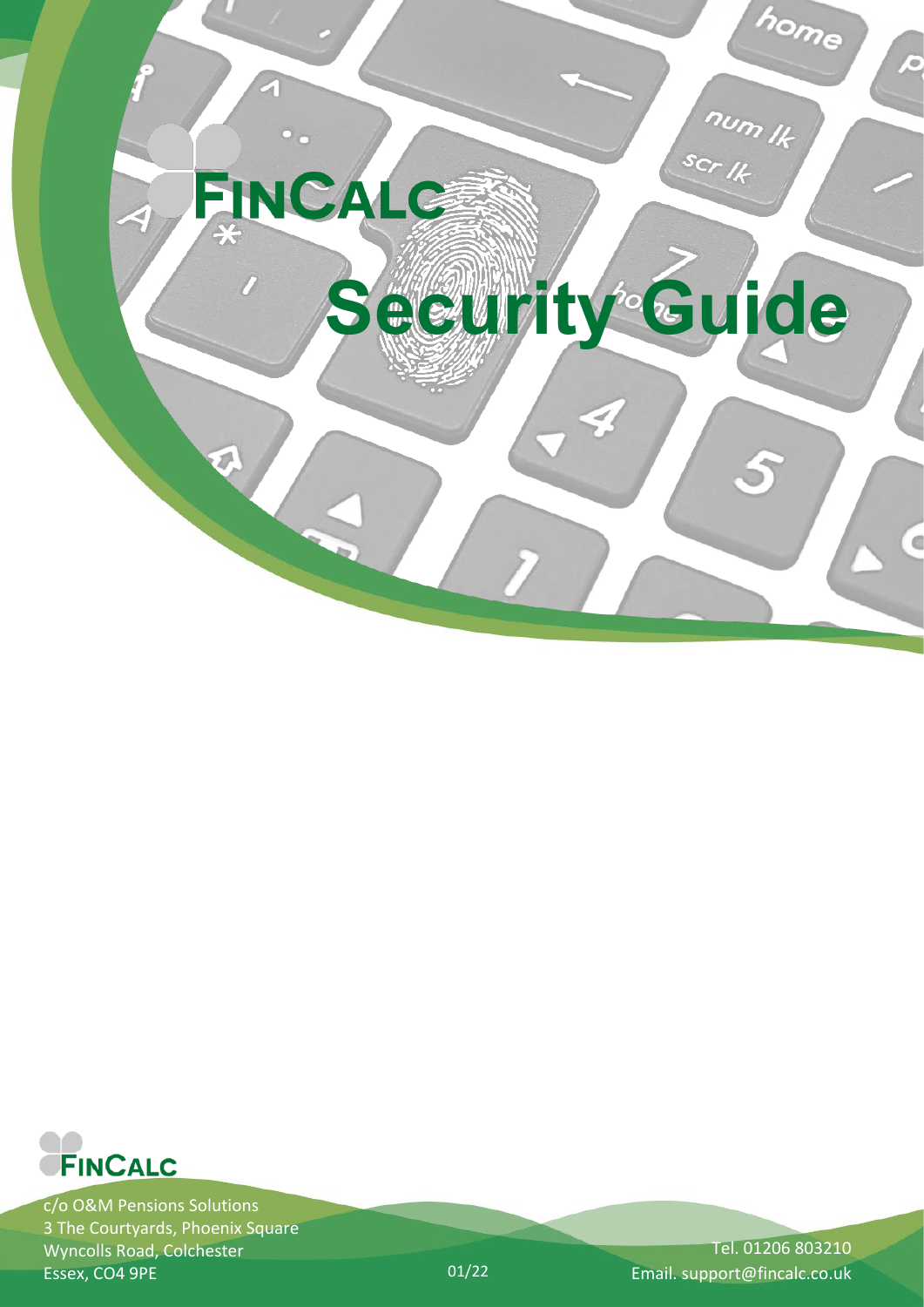# **CONTENTS**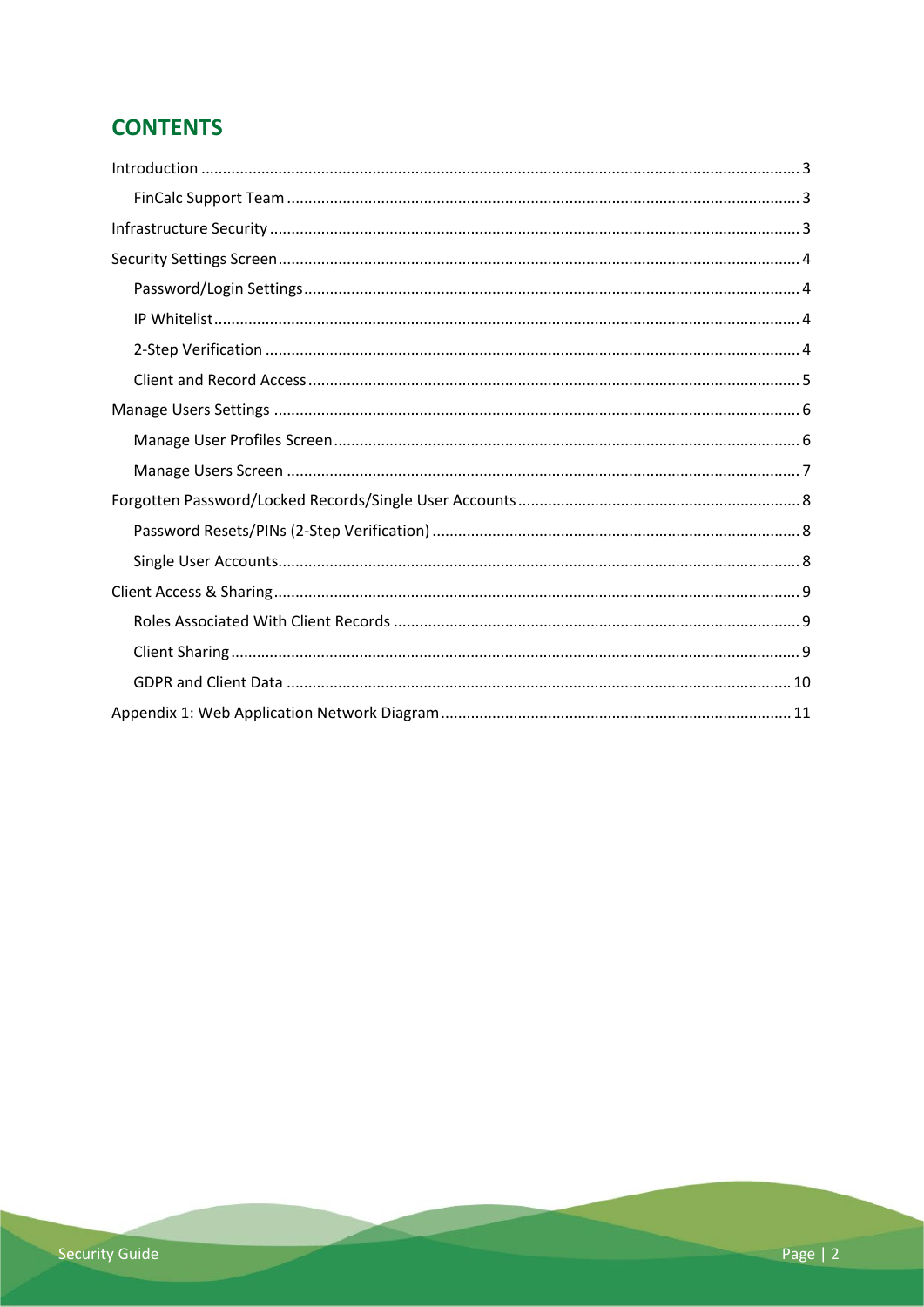## <span id="page-2-0"></span>**INTRODUCTION**

**FinCalc** is an innovative **Financial Planning Suite** that ensures advisers are equipped with user friendly tools to help them provide clients with fully comprehensive advice. FinCalc incorporates tools such as **Transvas with TVC**; widely used throughout the pensions industry as a means of accurately assessing and analysing Safeguarded pension benefits and **Cashflow Modeller**; our comprehensive approach to cashflow modelling providing the tools to accurately and concisely illustrate the impact of future planning options for even the most complex of situations.

FinCalc is powered by O&M Pension Solutions who have been heavily involved in providing software solutions for the financial services industry for over two decades.

To protect unauthorised access and to protect the data held on it, we have included a comprehensive range of security settings, several of which can, if required, be amended within FinCalc to set up defaults to suit your business requirements.

## <span id="page-2-1"></span>**FinCalc Support Team**

If you have any queries related to this guide or encounter any problems using FinCalc, please do not hesitate to contact us as follows:

Email: [support@fincalc.co.uk](mailto:support@fincalc.co.uk)

Tel: 01206 803210

## <span id="page-2-2"></span>**INFRASTRUCTURE SECURITY**

We use a secure UK based Microsoft Azure SQL Database System on which to store your data, which is encrypted at rest and in transit. To help organizations comply with national, regional, and industry-specific requirements governing the collection and use of individuals' data, Microsoft Azure & Azure Storage offer the most comprehensive set of certifications and attestations of any cloud service provider. For more information on this please see our **"Security FAQ's''** document.

Our application has undergone a rigorous penetration testing process. Our latest attestation letter is available on our due diligence page. Penetration Tests will be undertaken annually, or prior to any major releases to ensure compliance with our accreditation.

Should you require more detailed information regarding the levels of security we have in place please see our **"Company Policies"** document.

There is an option to have an Isolated Managed Environment, whereby separate instances of the Azure SQL Database, Azure storage for reports and Azure web application are set up dedicated to your Company. This would incur a separate additional cost. Please see the factsheet on our website for more information.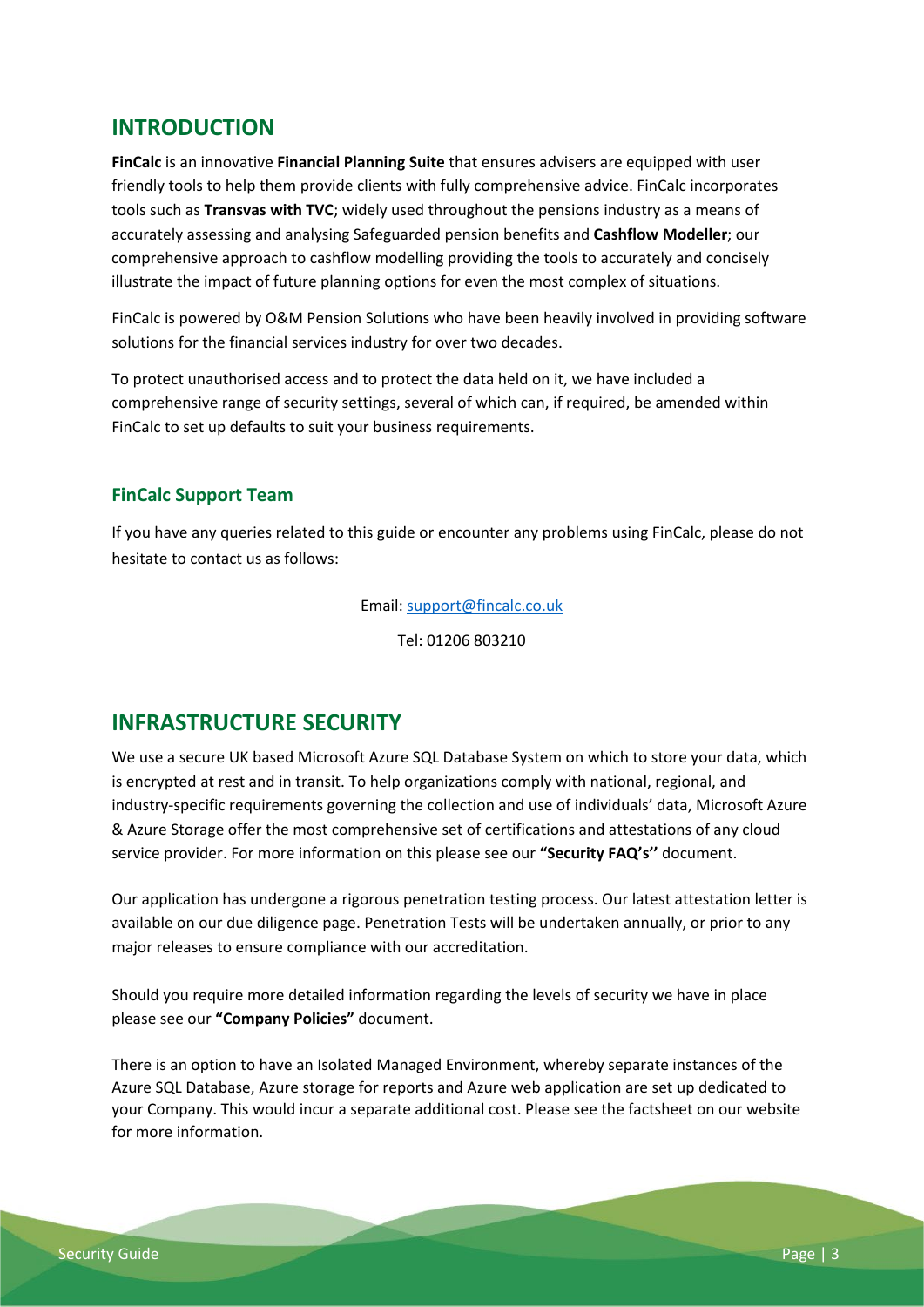# <span id="page-3-0"></span>**SECURITY SETTINGS SCREEN**

System security settings are split into two parts: A: **Company Level** B: **Individual User Level**.

The following are the settings that need to be reviewed and set on a Company Level which will affect all Individual Users of the system. These settings can only be amended by authorised Users via the Security Settings screen. (If a setting is not amended, then the system default will apply).

## <span id="page-3-1"></span>**Password/Login Settings**

Passwords are held on the system in an encrypted format (specifically one way hashed using the latest encryption algorithms). Requirements regarding the level of complexity required for a user's password/login are set here.

These include:

- **Password expiry time (system default is 90 days).**
- Minimum password length (**system default is 8 characters**).
- Whether specified characters are required to be included in the password, i.e. upper case, lower case, symbol, number (**system default is that upper case, lower case, and a number are required**).
- $\bullet\hspace{-.05cm}$  Whether a password can be reused again i.e. A user will not be able to choose the same password as one previously used (**system default is User cannot choose the last password used**).
- **P** Whether any words should not be allowed to be used as passwords. For example, password, welcome, password1234 etc (**system default 'password' is a backlisted word**).
- The number of times a user can make an unsuccessful attempt to login (**system default is five attempts).**
- How long a new password link would be valid for (**system default is 48 hours**).

#### <span id="page-3-2"></span>**IP Whitelist**

If the Company wishes to limit access to the system from a set location, an IP address list can be set (a **whitelist**). This will lockdown the system to that given list of IP addresses. If no IP addresses are listed, access from any location is permitted (this is the default setting).

If access is limited by the whitelist, users can still access the system from outside of the whitelist if they have the appropriate "Mobile User" security setting under their user profile.

## <span id="page-3-3"></span>**2-Step Verification**

For an additional level of security, you can choose to have 2-Step Verification (2-SV) switched on. The specific 2-SV requirements can all be set. To log on to the system a password and a PIN would be required. First, you must pass the password login before you see the 2-SV login screen. The settings are as follows:

- Whether 2-SV is enabled. Switch to Yes to turn on 2-SV for all Users (**system default is No**).
- The length of the PIN. This can be 4, 6 or 8 digits (**system default is 6 digits**).
- **How long a new PIN would be valid for (system default is an hour).**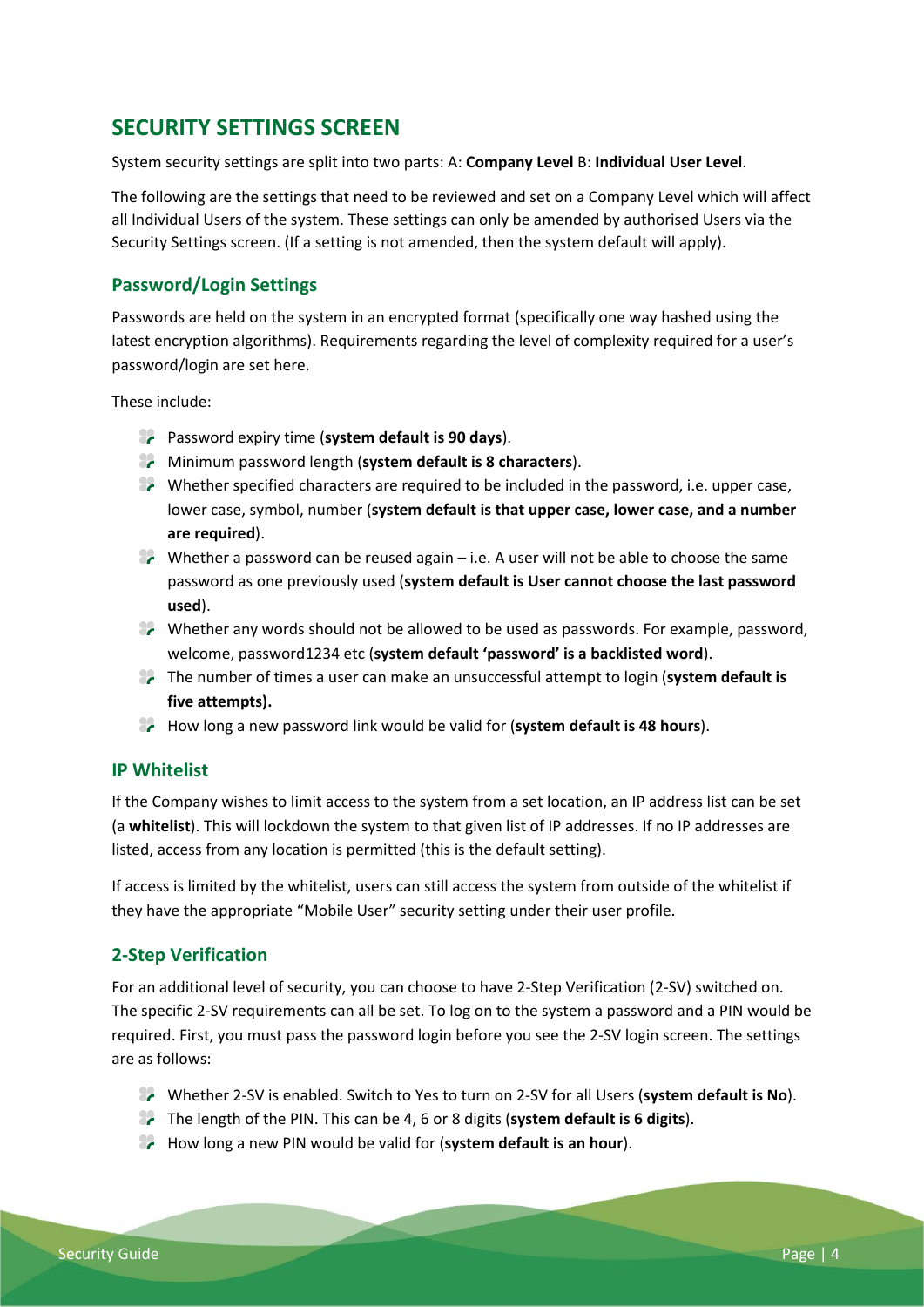- **A How the PIN is delivered to the User. The PIN can be delivered to the User by mobile phone** text message, email or by mobile with email backup (**system default is by mobile with email backup**).
- **P** Whether a new PIN is required every time the User logs into the system or, whether the PIN entry is only required once and will not be required again until the PIN expires (**system default is every login**).
- **If a new PIN is not required for every login attempt, how often a new PIN is required for** each User (**system default is every 7 days**). Please note that PINs are reset at midnight GMT.

**Note that if the incorrect PIN is input five times, the User's account will become locked for security purposes (this setting cannot be changed). You will need to contact FinCalc Support to unlock the account.** 

## <span id="page-4-0"></span>**Client and Record Access**

Other system settings to be applied are as follows:

- Whether "All Users see all clients" or "Managed User access to clients"" is selected (**system default is "All Users see all clients"**). Please note, this feature is only available for Enterprise users of the software. (See **Section 7)**.
- The maximum inactive time before a locked record is accessible by another User (**system default is 300 minutes**).
- The maximum time the system can be **"Idle"** before the User is automatically logged out (**system default is 20 minutes**). This must be set to a minimum value of 2 minutes.

To amend any of the settings above, you would simply select the "Security Settings" from the User dropdown menu, edit the required setting and then select "**Save**" at the bottom of the page. All amended settings would apply to all Users when they next log in to the system.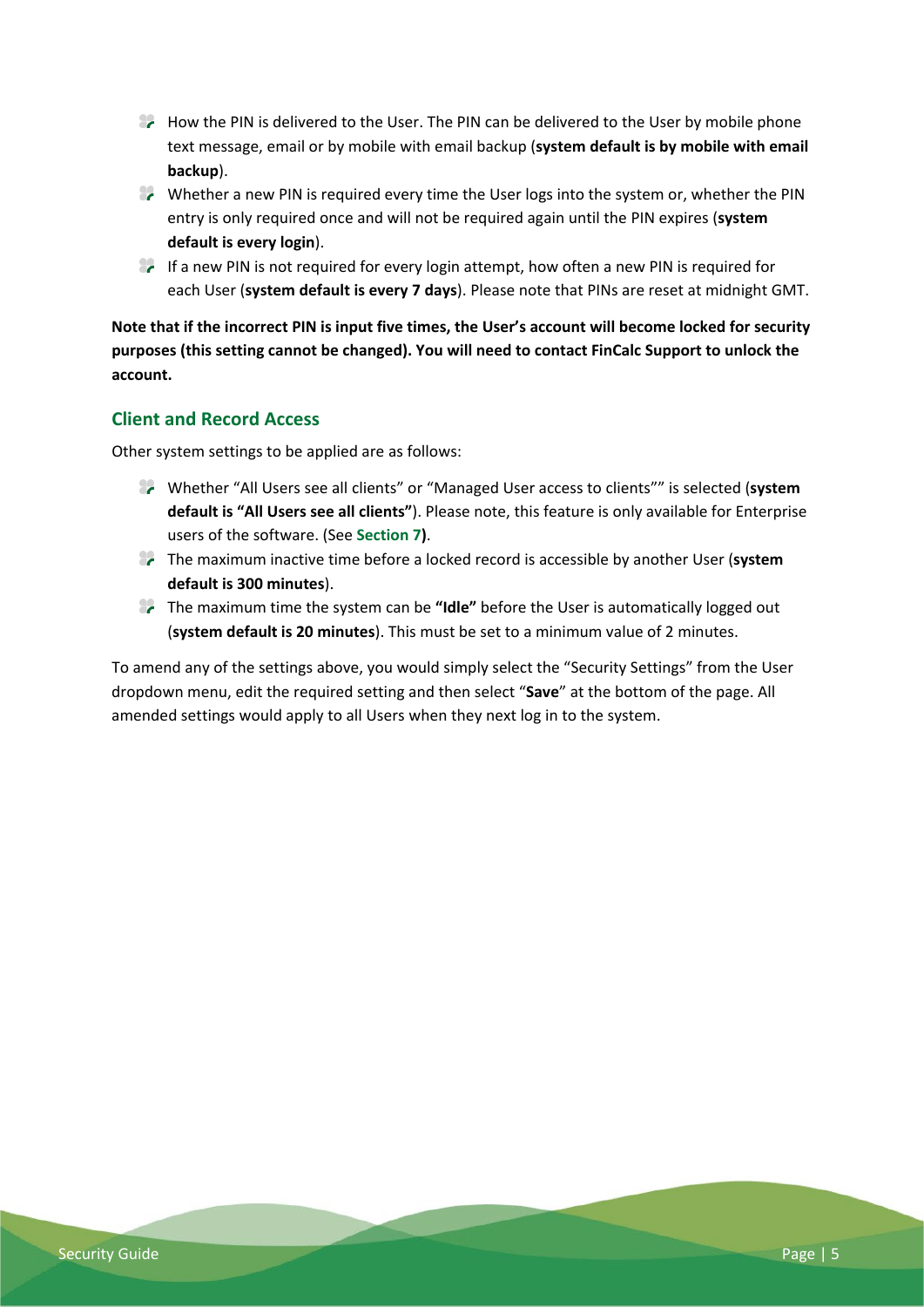# <span id="page-5-0"></span>**MANAGE USERS' SETTINGS**

Manage user settings consist of two elements, Manage User Profiles and Manage Users. Manage User Profiles relates to the access each user profile has throughout the system, these profiles are then allocated to each User within the Manage Users section.

## <span id="page-5-1"></span>**Manage User Profiles Screen**

Each User will have a User '**Profile**' assigned to them.

Various levels of User Profiles are available; however you also have the ability to create your own. The system is pre-programmed with Profiles for the following levels of access: "**Power User**", "**User**", **"Transvas User", "Cashflow User"** and **"IT Admin**".

The system is set to have a Power User by default, whom has access to all security options, including the 'Security Settings Screen'. The Power User will, by default, maintain overall control of the system.

The default User, Transvas User, and Cashflow User profiles have more limited security access as default. Users can view all scheme data on the system, Transvas User can only view Transvas data, Cashflow User can only view Cashflow data.

If required, an IT Admin user can also be granted access to certain security settings only, with no access to any client or scheme data. Power Users, Users, Transvas Users, and Cashflow Users would require a chargeable licence. IT Admin Users do not.

For Users that have access, the Manage User Profiles Screen shows a list of available user profile types, with the option to Add a Security Profile and Copy Security Profile.

**B** Add Security Profile

- **Profile Name** this needs to be something clear and meaningful to your new Security Profile
- **Settings** where you can select whether the user can amend security settings, company settings, manage user profiles, manage users and whether they can be a mobile user.
- **Clients** where you can select whether the user can view all clients, view own and shared clients, edit all clients, edit own and shared clients, create new clients, delete all clients, delete own clients, bulk change adviser (ownership) of clients, share all clients and share own clients. Please note the share options will only be applicable to Enterprise users of the software.
- **Transvas** whether this user has access to the Transvas with TVC tool. Please note this will only be applicable if you subscribe to the Transvas with TVC tool.
- **Cashflow** whether this user has access to the Cashflow Modeller tool. Please note this will only be applicable if you subscribe to the Cashflow Modeller tool.
- **Retirement Modeller** whether this user has access to the Retirement Modeller tool. Please note this will only be applicable if you subscribe to the Full FinCalc Suite or the Cashflow Modeller tool.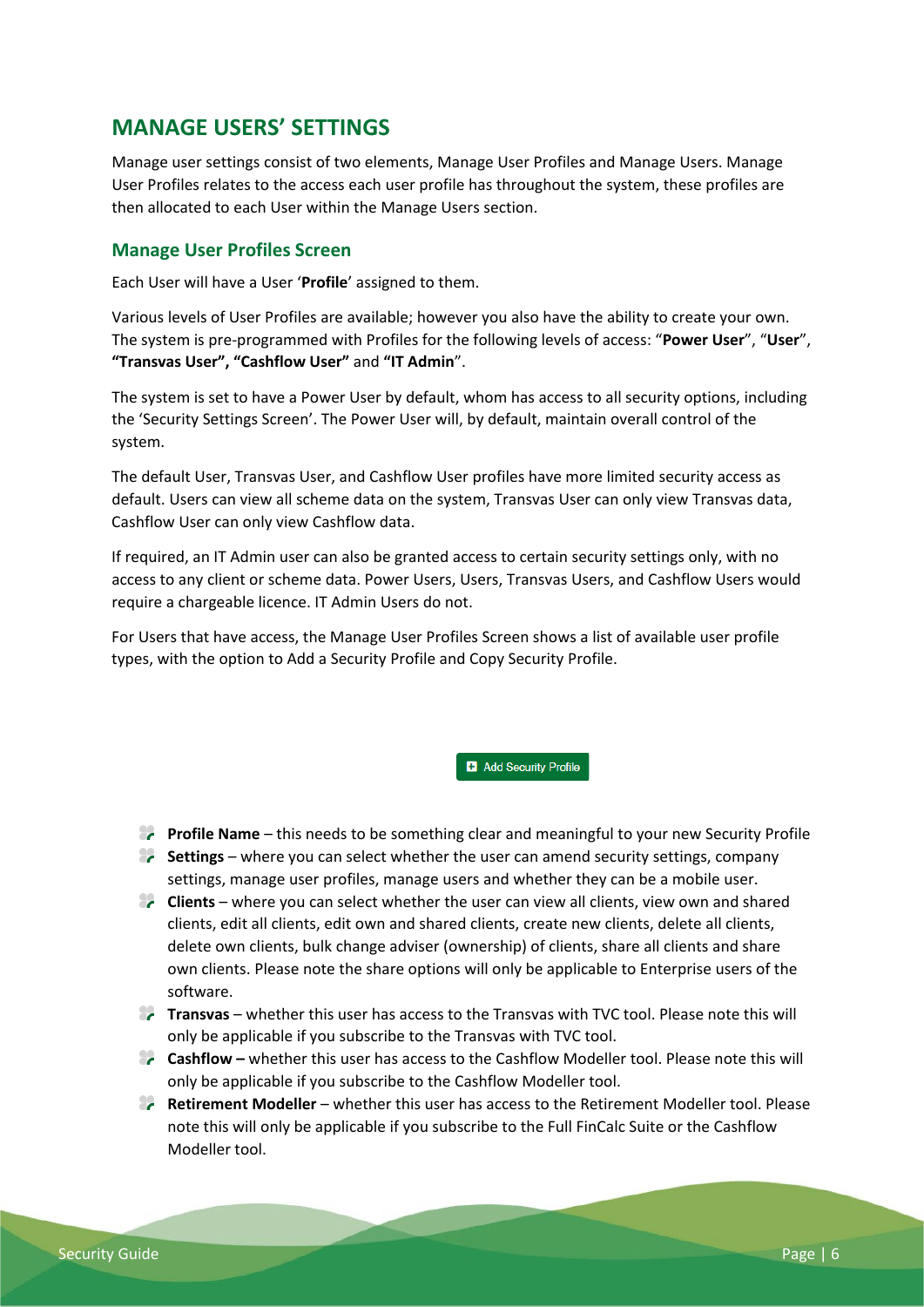**Calculators** – whether this user has access to the Calculators. Please note this will only be applicable if you subscribe to the Full FinCalc Suite or the Cashflow Modeller tool.



Profiles are allocated to Users under the "Manage Users Screen".

### <span id="page-6-0"></span>**Manage Users Screen**

For Users that have access, the Manage Users Screen shows a list of active Users for the company with the following details: Name, Email address, Mobile Phone number, User Profile (assigned to them)and Team (assigned to them).

Next to each User's Profile you will see a set of icons as follows:

Note: For those Users that are assigned to an 'IT Admin' Profile, you cannot change their User Profile as these Users do not hold a "chargeable" licence. In this circumstance, if you wish to change the User Profile, this has to be referred to the FinCalc Support Team to change the Users licence, which may have cost implications.

**Unlocked / Enable User** – If a User's Profile shows a solid black open padlock, it means that their account is unlocked (available). If the padlock is green, it means that the account is locked. In order to clear a locked account, you simply click on the green padlock to "enable" the User (it will then change to a solid black padlock).

**Locked / Disable User** – If a User's Profile shows a solid black closed padlock, it means that the account is locked, and you can choose to unlock it by following the steps above. Alternatively, if the account is not currently locked, the padlock will be green. You have the option to "disable" a User's account by clicking on the icon and turning it to a solid black closed padlock. This would revoke a User's access to the system.

## ø

#### **Sometimes a User's Profile will be colour coded as follows:**

**Grey** – If the User's details are greyed out it means that the account has been locked.

**Yellow** – If the User's details are highlighted in yellow it means that they have exceeded their login attempts and must reset their password. In this scenario, the account remains unlocked.

**Red** – If the User's details are highlighted in red it means that they have "shared" their login details with another User and FinCalc has been accessed simultaneously using those login details. This will result in the account being locked.

Further details regarding these colour codes follow in the next Section.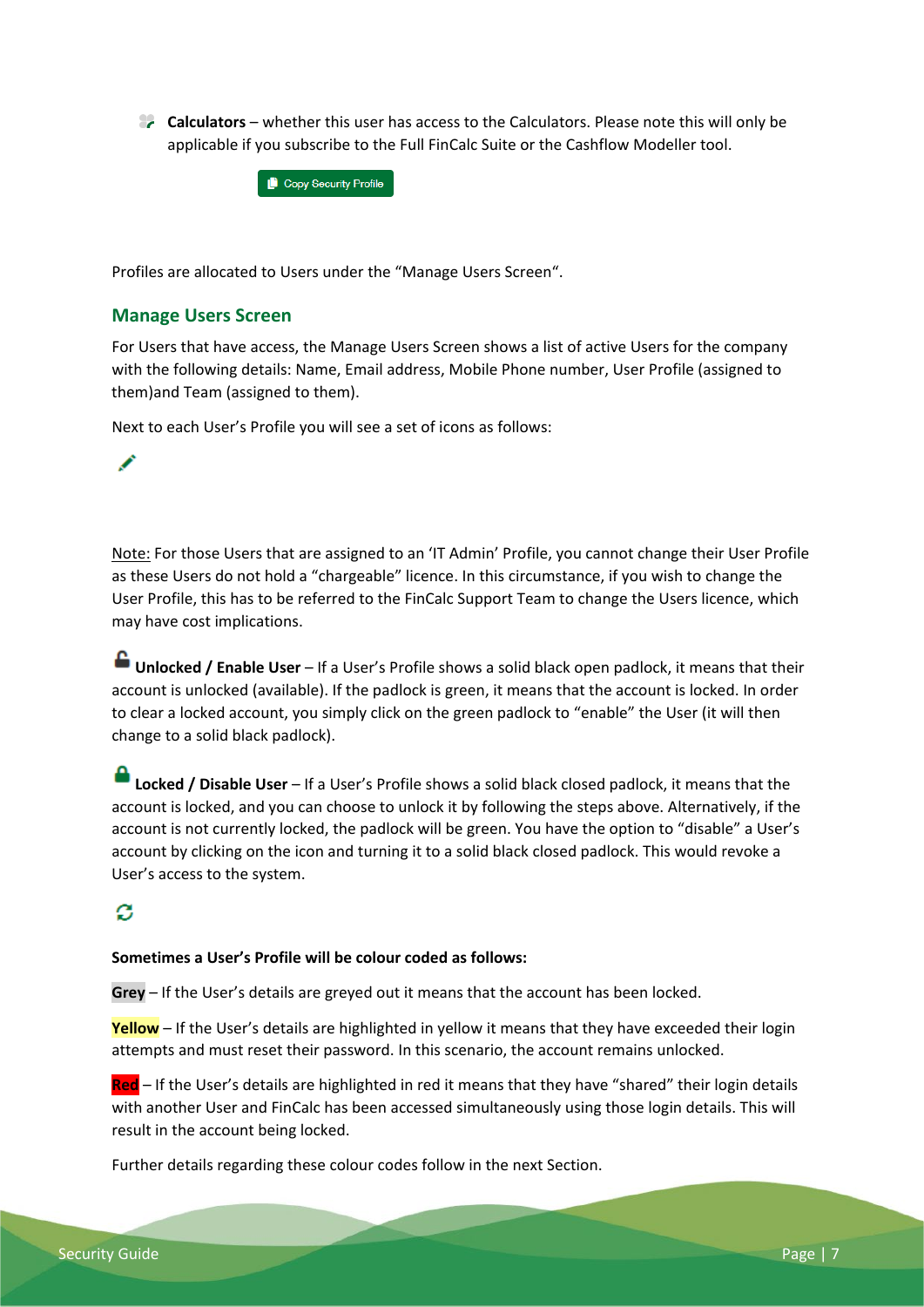# <span id="page-7-0"></span>**FORGOTTEN PASSWORD/LOCKED RECORDS/SINGLE USER ACCOUNTS**

## <span id="page-7-1"></span>**Password Resets/PINs (2-Step Verification)**

If a User forgets their password, they have the option to click the "Request new password" button on the login screen. An email will be generated and sent to the User's registered email address with a reset password link. This link has a default setting of 48 hours, after which a new password reset would be required. As a security measure, upon successful resetting of the password an email is sent to the User confirming the change.

There is a set number of times that a User can attempt to login with their password (as defined by the security settings). If this number of attempts is exceeded, the User is forced to change their password to gain access to the system, as per the above.

Please note that if 2-Step Verification is turned on, a User has five attempts to input the correct PIN (this setting cannot be amended). If the User exceeds five attempts, the User's account will automatically be locked for security purposes.

## <span id="page-7-2"></span>**Single User Accounts**

FinCalc is designed to be used by **Registered Users** and does not allow multiple instances of the same login details being used simultaneously. If an attempt is made to use login details simultaneously, for example on a different computer, the following will happen:

- $\epsilon$  On the first occasion, both instances will be immediately logged out and a warning message will be shown.
- $\bullet$  If this occurs a second time, both instances will be immediately logged out and the account will be locked. If this happens, you cannot unlock that User's account. You must contact the FinCalc Support Team in order for the account to be unlocked.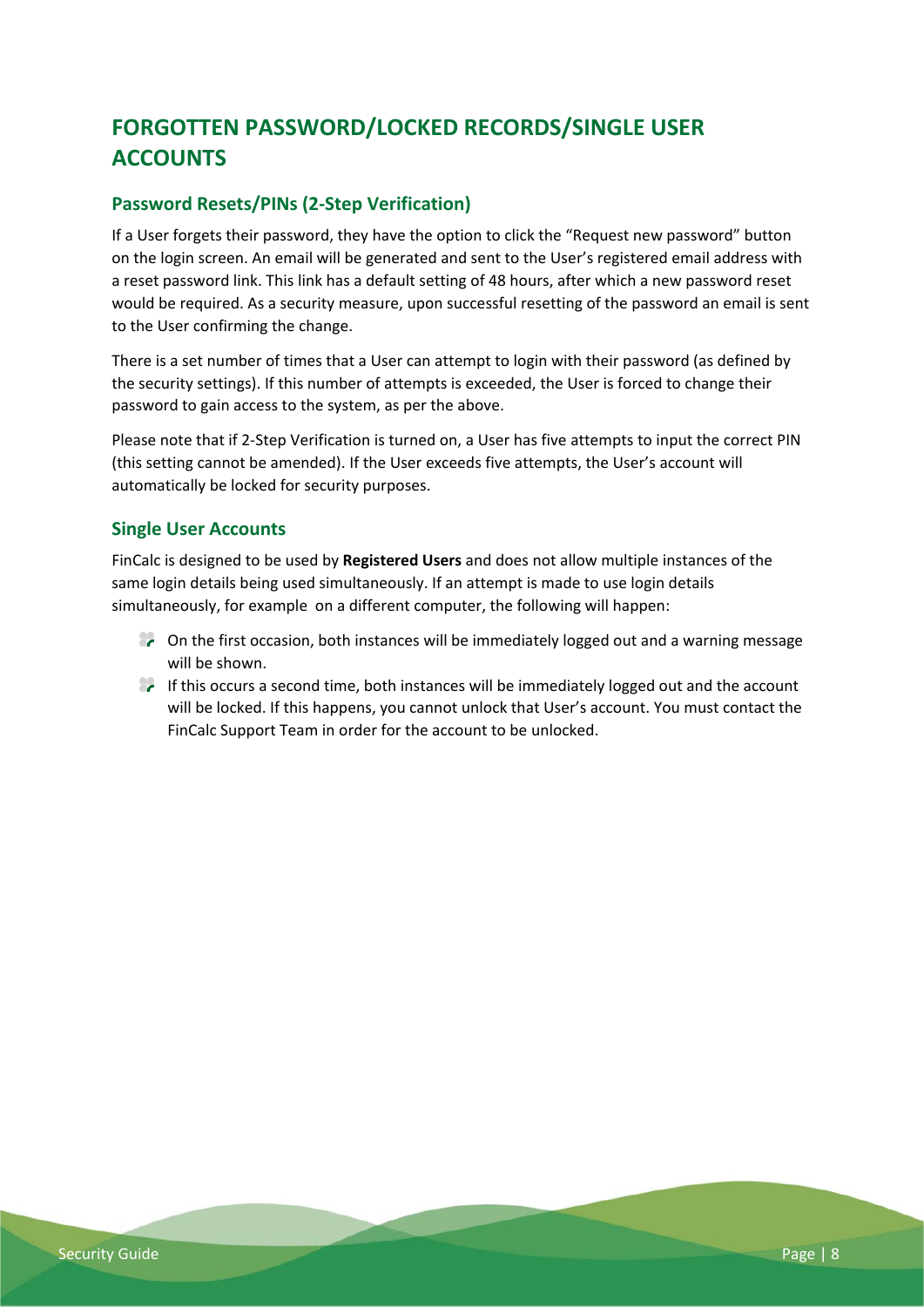# <span id="page-8-0"></span>**CLIENT RECORDS ACCESS & SHARING**

## **Restricted Client Record Access**

For Enterprise customers there are two levels of access to client records available.

1. **All Users see all Clients** 

#### **2. Managed User Access to Clients**

With the "**All users see all clients**" option, all Users that hold a chargeable licence will be able to access all client records that are entered on FinCalc and carry out any subsequent actions available, according to their 'User Profile' security settings.

Should a more sophisticated level of client access be required, then the "**Managed User access to clients**" option allows for this. When this option is switched on, Users will only be able to carry out the actions allowed by their 'User Profile' for client records that they have either created, are the owner of or Shared with them.

Additional options are then made available if "Managed User access to clients" is selected:

"**Share Clients at Team Level automatically**" – if selected, this option means any User who has been assigned the same Team as the User who 'owns' the client (see section 8 below) will be given automatic access to the client.

"**Share Clients with Adviser automatically**" – if selected, this option means once an adviser is selected on the Client Profile, that adviser is made the "owner" of the client and the existing "owner" will be made an editor (if they are not an adviser). This option means that the adviser is made "owner" of the client and when used in conjunction with the Team level access, provides an easy way to manage clients at a team level, where Users in other teams are unable to see your team clients.

## <span id="page-8-1"></span>**Roles Associated With Client Records**

There are certain roles associated with client records held on the system as follows:

- **Creator/Owner** the User that created the client record and is the designated owner, unless the owner is changed to the client's adviser
- **Editor** the User can edit any client record that he/she has access to.

## <span id="page-8-2"></span>**Client Sharing**

This feature is specifically for Enterprise users of the software. A client 'Creator/Owner' and or the 'Power User' *(as they can share ownership of any clients as part of their 'User Profile' Settings*) can share access of a client record with another User and make them an "**Editor**". That User can then view the client record and carry out subsequent actions, as per their 'User Profile' Settings.

It is not possible to share access with any Users that hold an IT Admin Profile.

#### **In order to share client rights**:

i. On the "Security Settings" screen, the 'Client and Record Access' must be switched to "Managed User access to Clients".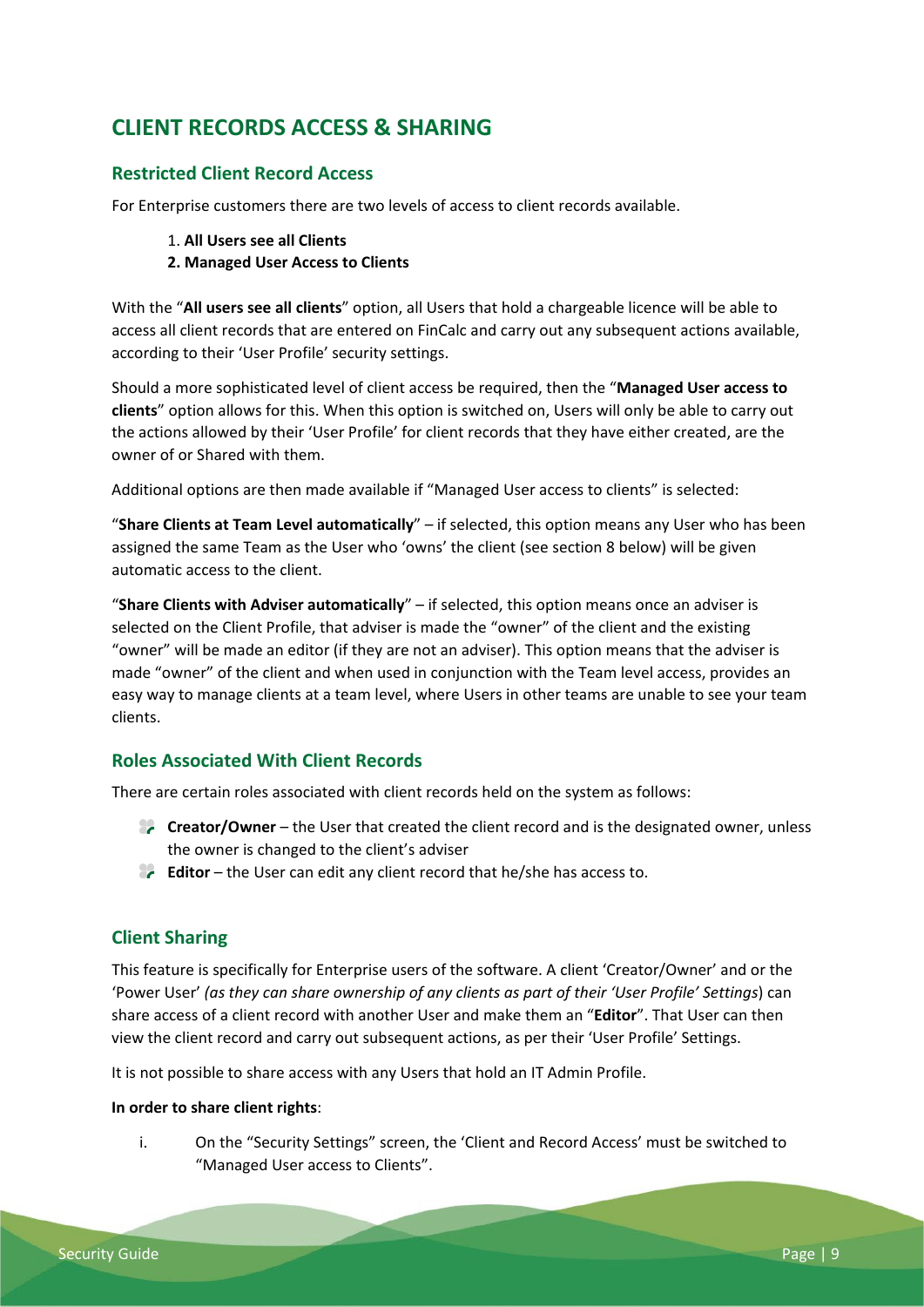- iii. The 'Sharing Access to Client' screen details a list of active Users. The non-selectable Users will be greyed out (Users that hold an IT Admin Profile and the client owner (shown in brackets)). Select the Users you wish to Share the client record with by ticking the box next to the Users name. Once you click "OK" it confirms the action. Those members you have selected, then have "Editor" rights.
- iv. "Editor" rights can be revoked by going to the Client Profile and clicking on the Share icon and un-ticking the User before pressing "OK". In this scenario, the User would no longer have any "Editor" rights.

**Please note that a Power User has full access to all clients on FinCalc, regardless of which client access mode is in force, and can also carry out all available actions on all clients.**

## <span id="page-9-0"></span>**GDPR and Client Data**

All data is held securely in Microsoft Azure UK data centres therefore, O&M Pension Solutions Ltd will be classed as Data Processors for your client data. Strict internal controls are in place to ensure only essential access is provided to the SQL data for IT staff and all such access, with timing and reasons, are logged.

Specifically, all data except reports are held within an Azure SQL Database system, whereby Microsoft automatically monitor, manage and patch according to the latest security updates. All data is backed up securely at various intervals during the day and full redundancy of hardware and internet connection to the relevant data centre is taken care of by Microsoft. All SQL data is encrypted at rest and in transit.